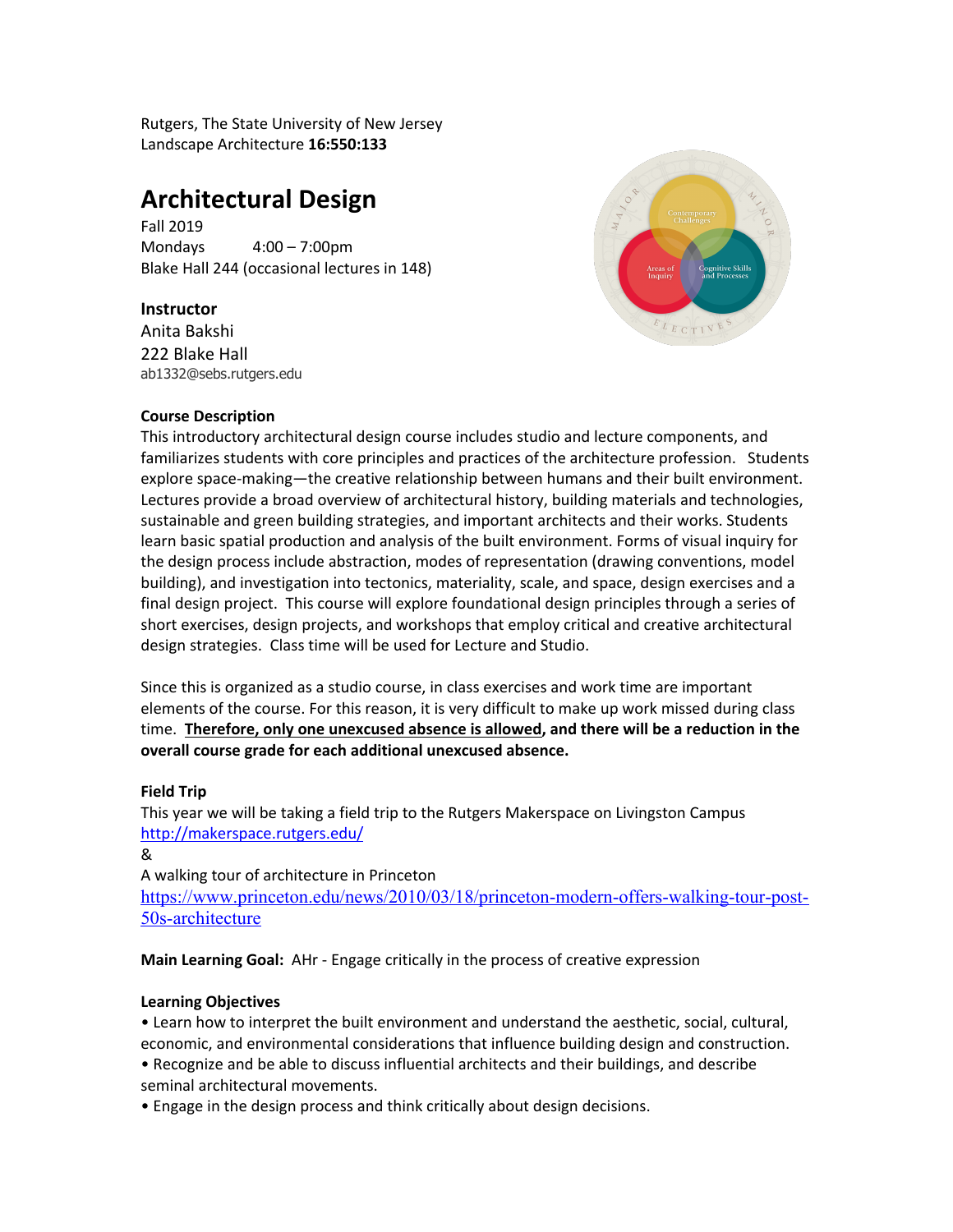## **Assignments and Grading**

Students will receive grades and feedback on all assignments and exercises that are completed throughout the semester. The individual break down of the cumulative semester grade is as follows:

| <b>Blog</b> |                                     | 15% |
|-------------|-------------------------------------|-----|
| Exercise #1 | <b>Experience Machine</b>           | 5%  |
| Exercise #2 | Design Elements                     | 5%  |
| Exercise #3 | <b>Reading-Observation Essay</b>    | 10% |
| Exercise #4 | 6x6x6 Cube                          | 20% |
| Exercise #5 | <b>Green Cities Exercise</b>        | 10% |
| Exercise #6 | Inspiration Modelling from 'Making' | 5%  |
| Final       | Designing with the Masters          | 30% |

#### **Policies**

Except for circumstances truly beyond the student's control, all projects and homework are due on the dates and at the times specified throughout the semester. No late homework will be accepted. Midterm and Final Projects that are incomplete on the due date should still be submitted on the date it is due to receive at least partial credit. Turning in no work for an assignment or a project will result in a grade of zero [0]. *Any final or midterm project submitted late will lose a letter grade for each day past due*. Working beyond a due date is both unrealistic in a professional setting and unfair to your classmates in this course. If you encounter any personal circumstances that inhibit your ability to fulfill the requirements of this course, you should immediately contact the instructor[s]. In addition, any student with a special need, circumstance, or disability, should make an appointment to see the instructor[s] during the first week of classes.

If a circumstance arises beyond your control, please notify the Instructor *prior* to the class meeting, and other arrangements will be made. *Documented* medical and family emergences are, of course, excused. Attendance will be taken at the start of class. Late arrivals greater than 10 minutes will be marked as a full absence by the Instructor. Students on academic probation have NO ALLOWABLE ABSENCES. Content missed due to an excused absence will be made available however, an excused absence does not automatically prolong an assigned due date for any exercise or project.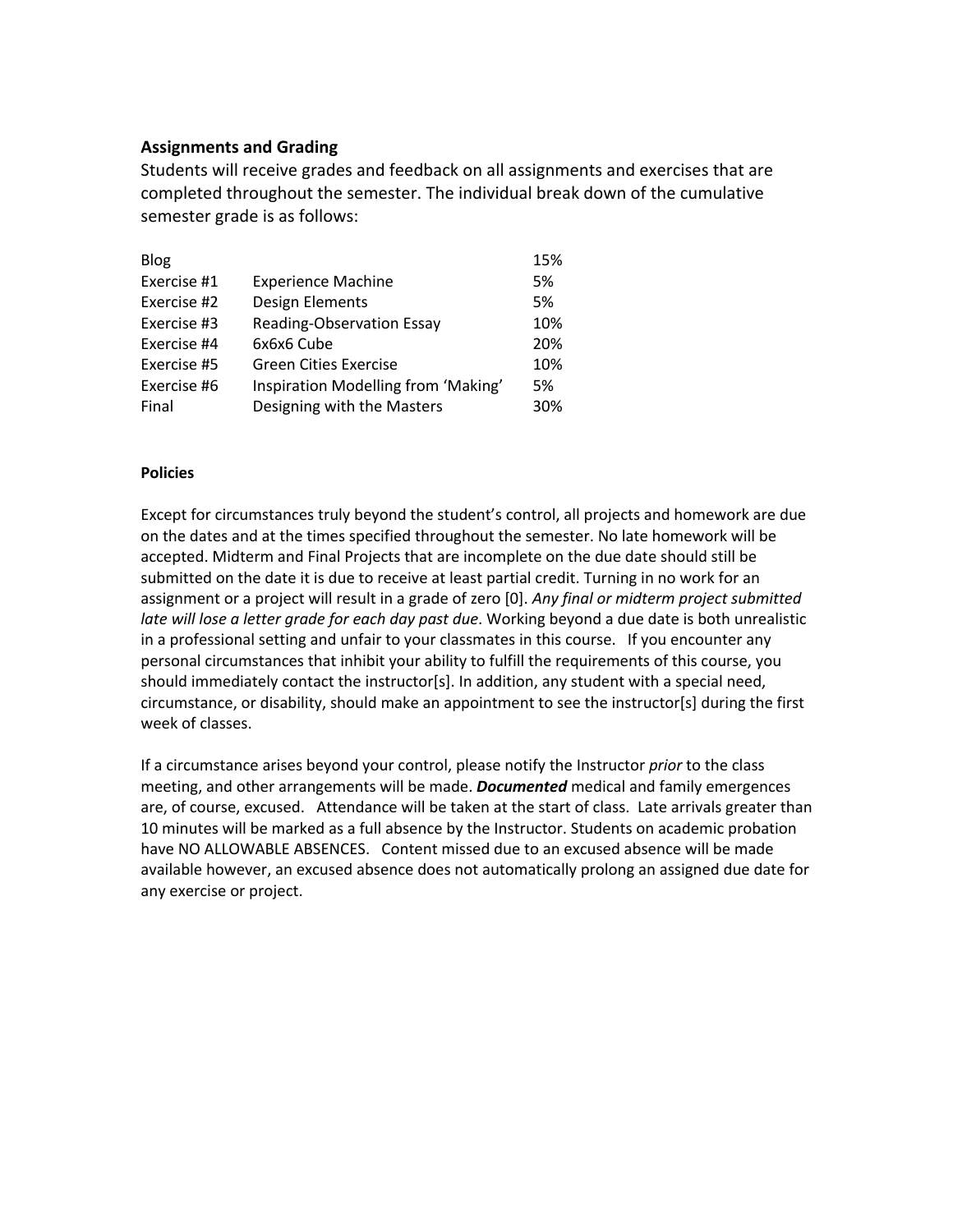# **Required Materials**

There will be a few materials that you will need to buy for the course. You will not need these items right away – and they are not required for the first day of class - but please make sure you have purchased them by Week 4.

• There is one suggested book for this course: *Archidoodle: The Architect's Activity Book.* This has sketching and designing exercises that might be helpful for you. I will make suggestions each week for sketching exercises that connect to the week's activities. https://www.amazon.com/Archidoodle-Architects-Activity-Steve-Bowkett/dp/1780673213/ref=sr\_1\_1?ie=UTF8&qid=1502211739&sr=8- 1&keywords=archidoodle

• 1 Sheet of Foam Core Board 24" x 36" (at 1/4" or 3/16" thickness). You will need a 12"x12" square piece for the Cube exercise, and the remainder can be used for a later project. You can organize with other classmates to share the board if you want. https://www.amazon.com/24x36-White-Foam-Core-Backing/dp/B00WY3MQG2/ref=sr\_1\_14?ie=UTF8&qid=1481740292&sr=8- 14&keywords=foam+core+boards

• 1 Notebook for sketching. This can be the same one that you use for taking notes, or you can buy a notebook with unlined paper for sketching in.

• 1 Architectural Scale (ruler) – make sure that you get an ARCHITECTURAL scale, not ENGINEERING https://www.amazon.com/Alvin-110P-Plastic-Architect-Triangular/dp/B001DNHG64/ref=sr\_1\_4?ie=UTF8&qid=1481740476&sr=8- 4&keywords=architectural+scale

• 1 Exacto Knife here is an example: https://www.amazon.com/X-ACTO-2-Knife-Safety-Cap/dp/B000V1QV7O

• 1 metal ruler (this is helpful for cutting models with straight lines) https://www.amazon.com/Officemate-Classic-Stainless-Measurements-66612/dp/B00IXLPO8G/ref=sr\_1\_6?s=office-products&ie=UTF8&qid=1485373689&sr=1- 6&keywords=metal+straight+edge

• Glue & Tape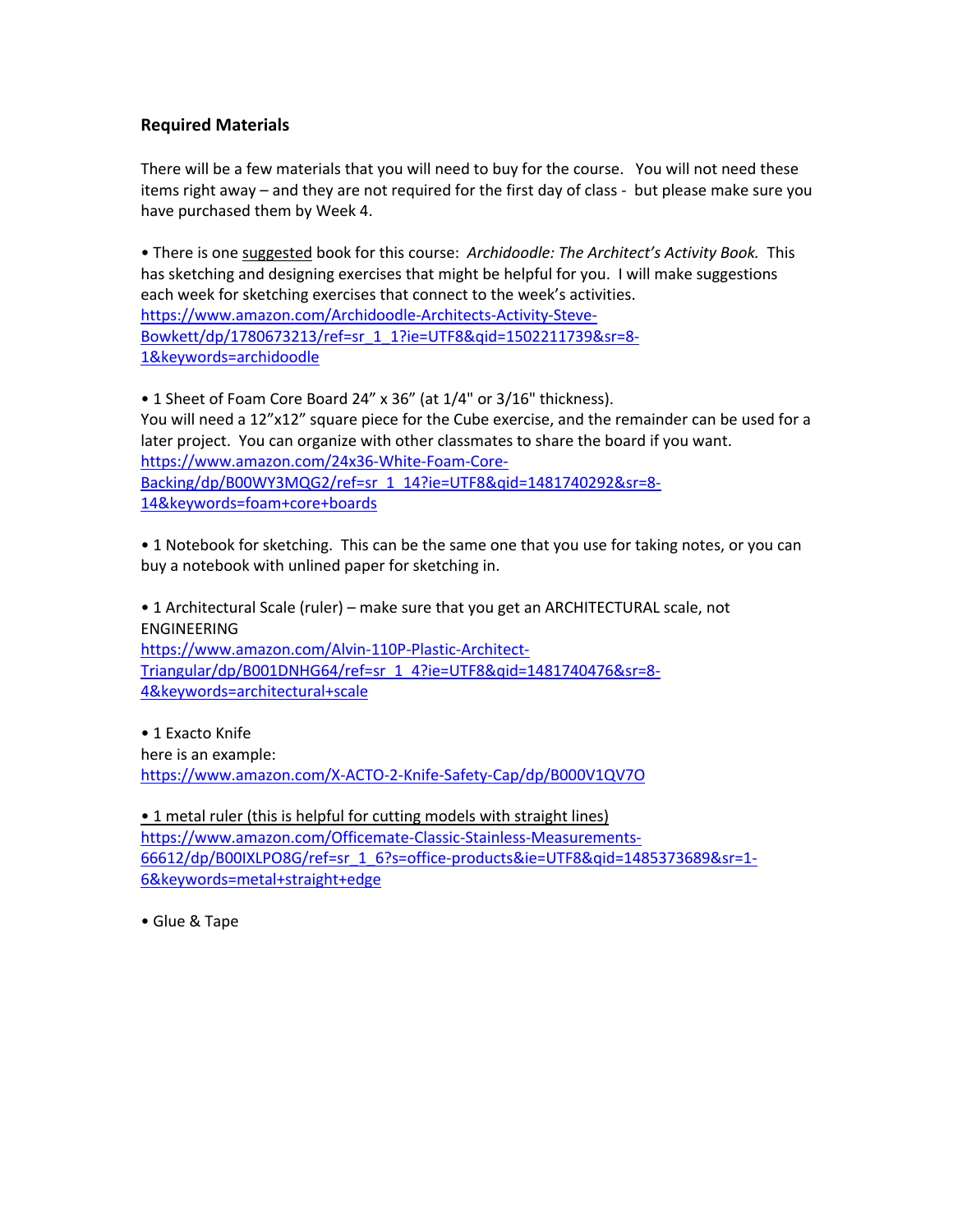#### **ARCHITECTURAL DESIGN Fall 2019**

<u> 1980 - Johann Barnett, fransk politik (</u>

Instructor: Anita Bakshi Schedule

|                     | <b>Seeing and Interpreting Designed Spaces</b>                                                                                                                                                                                                                                                                                 |                                                                                                                                                                                                                                                                                                            |
|---------------------|--------------------------------------------------------------------------------------------------------------------------------------------------------------------------------------------------------------------------------------------------------------------------------------------------------------------------------|------------------------------------------------------------------------------------------------------------------------------------------------------------------------------------------------------------------------------------------------------------------------------------------------------------|
| WEEK 2<br>Sept.9    | <b>LECTURE</b><br><b>Course Introduction</b><br>IN CLASS EXERCISE<br><b>Blake Hall Exploration &amp; Design Ideas</b><br>(group project)                                                                                                                                                                                       |                                                                                                                                                                                                                                                                                                            |
| WEEK $3$<br>Sept.16 | <b>LECTURE</b><br>2016 Architectural Design Awards                                                                                                                                                                                                                                                                             | IN CLASS EXERCISE<br>Doodle: "A House is a Machine for Living in"<br><b>Modelling the Villa Savoye</b>                                                                                                                                                                                                     |
|                     | <b>Architects &amp; Projects</b>                                                                                                                                                                                                                                                                                               |                                                                                                                                                                                                                                                                                                            |
| WEEK $4$<br>Sept.23 | <b>LECTURE</b><br><b>The Materials of Architecture</b><br><b>CLASS PRESENTATION</b><br><b>Design Elements &amp; Principles Photograph</b><br><b>Presentations</b><br><b>STUDIO</b><br>Doodle: "Recycled Materials"<br>Doodle: "Manipulate Light"<br><b>Exercise 2: Experience Machine</b><br>(based on photos from Exercise 1) | <b>Exercise 1 Due (at beginning of class):</b><br>Design Elements & Principles Photographs<br><b>Set up Student Blogs</b><br><b>Visit Source Websites</b><br>Architizer.com<br>Archpaper.com<br>Architecturalrecord.com<br>Archinect.com<br>Exercise 2 (to be done in class):<br><b>Experience Machine</b> |
| WEEK 5<br>Sept.30   |                                                                                                                                                                                                                                                                                                                                | <b>PRINCETON FIELD TRIP</b>                                                                                                                                                                                                                                                                                |
| WEEK 6<br>Oct.7     | <b>LECTURE</b><br><b>Non-Visual Aspects of Design</b><br><b>CLASS PRESENTATION</b><br>Reading, Observing, Writing About Place                                                                                                                                                                                                  | <b>Exercise 3 Due:</b><br>Reading, Observing, Writing About Place<br>Read: Peter Zumthor - Thinking Architecture                                                                                                                                                                                           |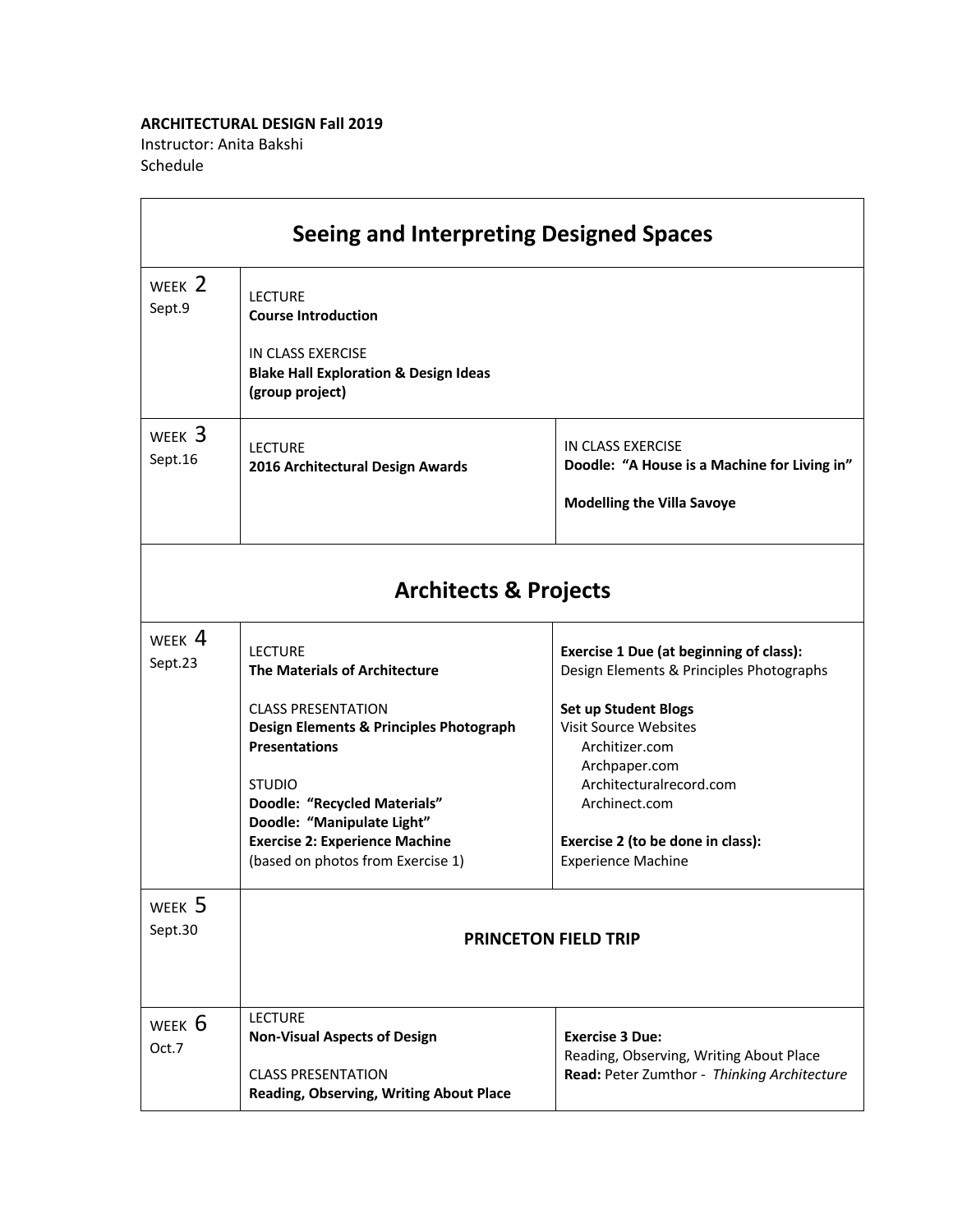|                   | <b>STUDIO</b><br>Doodle: "Tonkin Liu Sound Sculpture"<br>Doodle: "De Stijl"<br><b>Begin Project: 6x6x6 Cube</b>                                                                                                                                                     | <b>Blog Post: Recent Projects</b><br>Spend some time exploring the recent posts<br>on the architecture websites we discussed<br>during Week 3. Post your observations on<br>your blog about one or two projects you read<br>about. Summarize the projects and take a<br>stab at critiquing them. What did you like<br>about the projects and why? What do you<br>think could have been done better? How are<br>the architects engaging with the design<br>elements and principles you explored for<br>Exercises 1 and 2. |
|-------------------|---------------------------------------------------------------------------------------------------------------------------------------------------------------------------------------------------------------------------------------------------------------------|--------------------------------------------------------------------------------------------------------------------------------------------------------------------------------------------------------------------------------------------------------------------------------------------------------------------------------------------------------------------------------------------------------------------------------------------------------------------------------------------------------------------------|
| WEEK 7<br>Oct.14  | <b>LECTURE</b><br><b>Monuments &amp; Memorials</b><br><b>STUDIO</b><br><b>Doodle: "Constructivist Memorials"</b><br>Doodle: "Follies"<br>Continue work on 6x6x6 Cube                                                                                                | <b>Reading:</b><br>Le Corbusier "Towards a New Architecture"<br><b>Blog Post: Le Corbusier</b><br>We have spoken about the importance of Le<br>Corubusier and his influence on other<br>architects. Have a look at his projects and<br>choose two buildings to write about.<br>Describe the similarities and differences<br>between them.                                                                                                                                                                                |
| WEEK 8<br>Oct.21  | <b>STUDIO</b><br>6x6x6 Cube - The next steps<br><b>Design translation</b><br>Exercise 4 Due: 6x6x6 Cube<br>Bring your complete cube to class                                                                                                                        | <b>Blog Post: Finished Cube</b><br>Due AFTER CLASS TODAY<br>Post photos of your finished cube project.<br>Write a few sentences about your design<br>intentions and how you executed them.                                                                                                                                                                                                                                                                                                                               |
|                   | Design Process & Urban Design                                                                                                                                                                                                                                       |                                                                                                                                                                                                                                                                                                                                                                                                                                                                                                                          |
| WEEK 9<br>Oct. 28 | <b>LECTURE</b><br><b>Sustainable Design &amp; Green Cities</b><br>IN CLASS EXERCISE<br><b>Doodle: "Greening Cities"</b><br><b>Group Work: Green Buildings Slide Show</b><br><b>&amp;Green Design Proposal</b><br>Visit bus shelter locations & take<br>measurements | <b>Reading:</b><br><b>EcoDistrict Planning Protocol</b><br><b>Blog: Design Inspiration</b><br>Design Inspiration for the final project to<br>design a bus shelter. Write a few sentences<br>about 2 or 3 architects that you are<br>considering as options for this project. Look<br>back through the lectures and decide on a<br>few options. You can write about these<br>architects' career history, important design<br>projects, design philosophy, and elements,                                                   |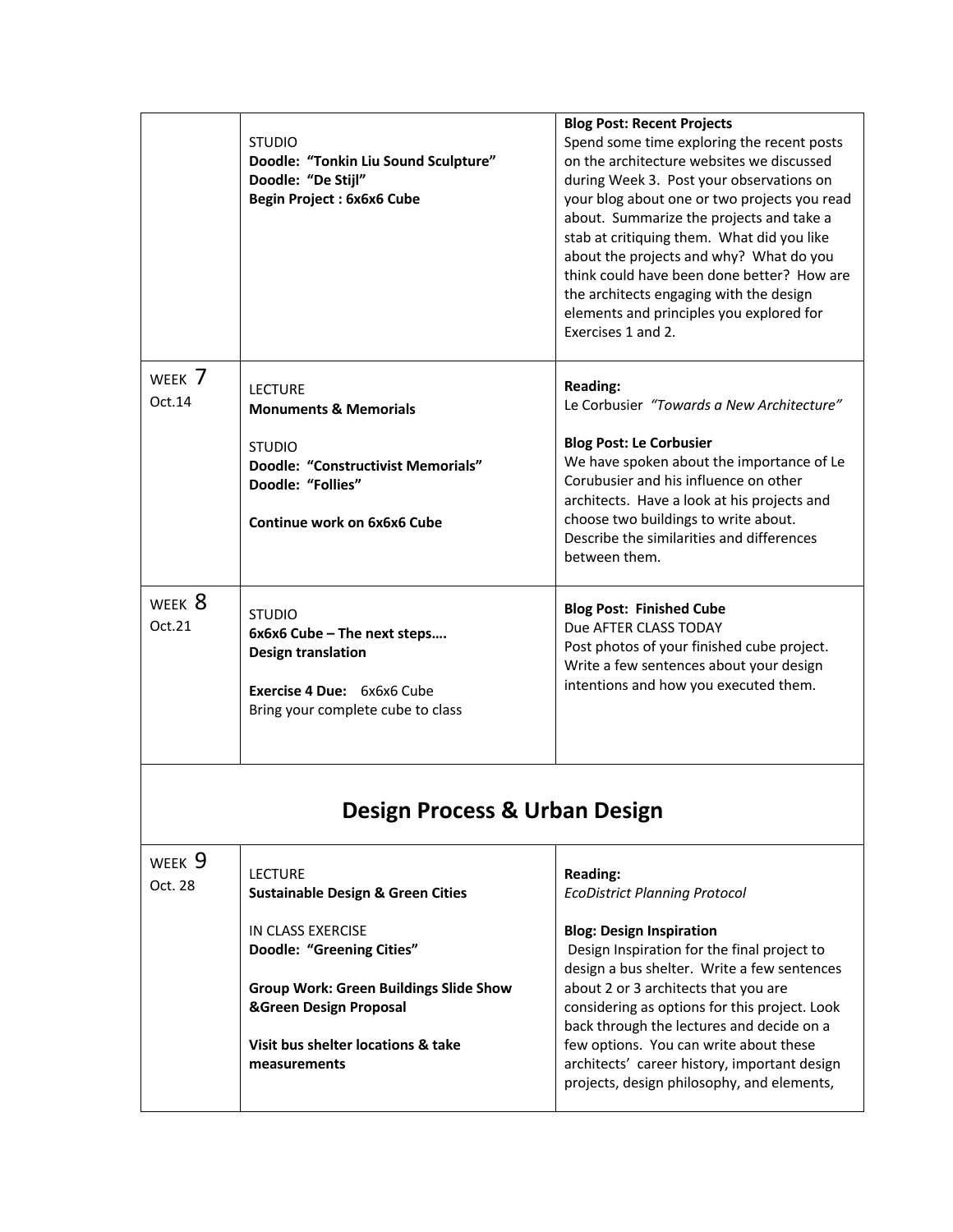| WEEK 10                  |                                                                                                                                                                                                                                    | styles, and materials that they usually work<br>with.<br><b>Exercise 6 Due:</b><br>Green Cities Exercise (to be done in class)                                                                                                                                                                                                                                                            |
|--------------------------|------------------------------------------------------------------------------------------------------------------------------------------------------------------------------------------------------------------------------------|-------------------------------------------------------------------------------------------------------------------------------------------------------------------------------------------------------------------------------------------------------------------------------------------------------------------------------------------------------------------------------------------|
| Nov.4                    | <b>MAKERSPACE FIELD TRIP</b>                                                                                                                                                                                                       |                                                                                                                                                                                                                                                                                                                                                                                           |
| WEEK $11$<br>Nov.11      | <b>IN CLASS EXERCISE</b><br>Inspiration Modelling from 'Making'<br><b>STUDIO</b><br><b>Begin Project: Designing with the Masters</b>                                                                                               | <b>Blog: NYC Architecture</b><br>Describe a recent architecture or landscape<br>architecture project that has been built in<br>New York City. Visit these websites, or the<br>websites we have been working with, for<br>some possible sites:<br>http://www.archdaily.com/tag/new-york<br>http://ny.curbed.com/maps/42-star-projects-<br>transforming-architecture-in-new-york-city       |
| WEEK 12<br><b>Nov.18</b> | <b>LECTURE</b><br><b>Other Ways of Doing Architecture</b><br>Explore www.spatialagency.net/<br><b>STUDIO</b><br>Doodle: "Roof of a Building"<br>Work on Designing with the Masters                                                 | <b>Blog: Inspiration Points</b><br>Inspiration Points for bus shelter architecture<br>- Now is the time to look more closely at your<br>design inspiration for the bus shelter<br>project. Look back at the architect /<br>architects that will influence your final design<br>exploration. What specifically will you try to<br>interpret and incorporate in your bus shelter<br>design? |
| WEEK 13<br><b>Nov.25</b> | <b>MAKERSPACE WORK DAY</b><br><b>Blog: Makerspace Experience</b><br>After your work day at the Makerspace please post some photos of your efforts to learn some<br>of the equipment there & a few sentences about your experience. |                                                                                                                                                                                                                                                                                                                                                                                           |
| WEEK 14<br>Dec. 2        | <b>STUDIO</b><br><b>Studio Work Day</b><br><b>Designing with the Masters</b>                                                                                                                                                       |                                                                                                                                                                                                                                                                                                                                                                                           |